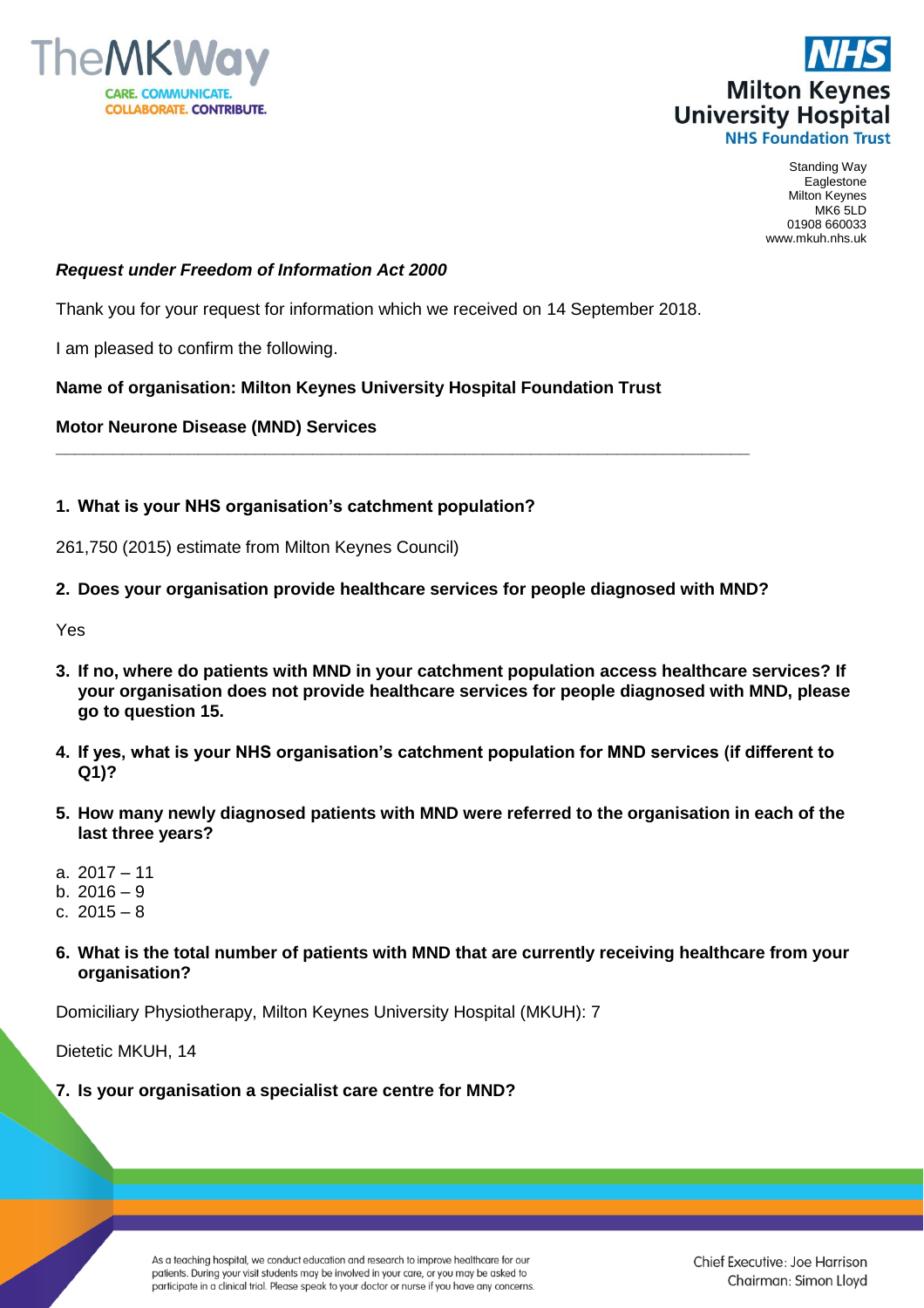# **8. In your organisation, where do patients with MND access services e.g. hospital inpatient services, hospital outpatient services, community clinics, domiciliary visits?**

- Acute admissions: MKUH
- Neuro Out-patient setting: MKUH
- Domiciliary Physiotherapy, Domiciliary Dietetics: MKUH, provided in patient's homes
- Speech and Language Therapy, Neuro Rehab Services (OT, Physio, psychology MDT), Clinical Nurse Specialist Neuro Conditions: CNWL- out-patient clinics and patient's home
- Hospice services: Willen Hospice, hospice at home and on hospice site.

# **9. In your organisation, are patients with MND seen in specialist clinics?**

No- they usually attend the MND care centre in Oxford.

# **10. If yes,**

a. Where are the MND specialist clinics in your organisation held?

- b. How often are the MND specialist clinics in your organisation held?
- c. How often are patients routinely reviewed in the MND specialist clinics?

## **11. Who leads the MND services in your organisation (job title)?**

Neurological Conditions Clinical Specialist Nurse, CNWL.

### **12. In your organisation, which jobs (f.t.e) are specifically funded to provide healthcare for people with MND, e.g. MND clinical lead, MND specialist nurse, MND specialist dietitian?**

No Specific Lead at MK Hospital but there is a Neurological Conditions Clinical Specialist Nurse in Community Services (Central North West London – CNWL) Foundation Trust that would support MND patients along with other neurological disorders. This role is not a specific MND lead post.

## **13. Is there a multidisciplinary team (MDT) that provides care to patients with MND in your organisation?**

Not specifically but within Milton Keynes, professionals from MKUH, CNWL and Willen Hospice work together as an MDT but there is not one commissioned MDT service for MND.

## **14. If yes, which professional roles are members of the MDT?**

The Neurological conditions clinical nurse specialist attends and facilitates an MDT meeting with representation from Domiciliary Physiotherapy (MKUH), domiciliary dieticians (MKUH), community speech and language therapy (CNWL), community occupational therapy (MK council), CNS Willen Hospice, Willen Hospice Well-being centre, District nursing (CNWL) , neuro-rehabilitation unit (CNWL)

## **15. In your organisation how many full time equivalent dietetic posts do you have?**

No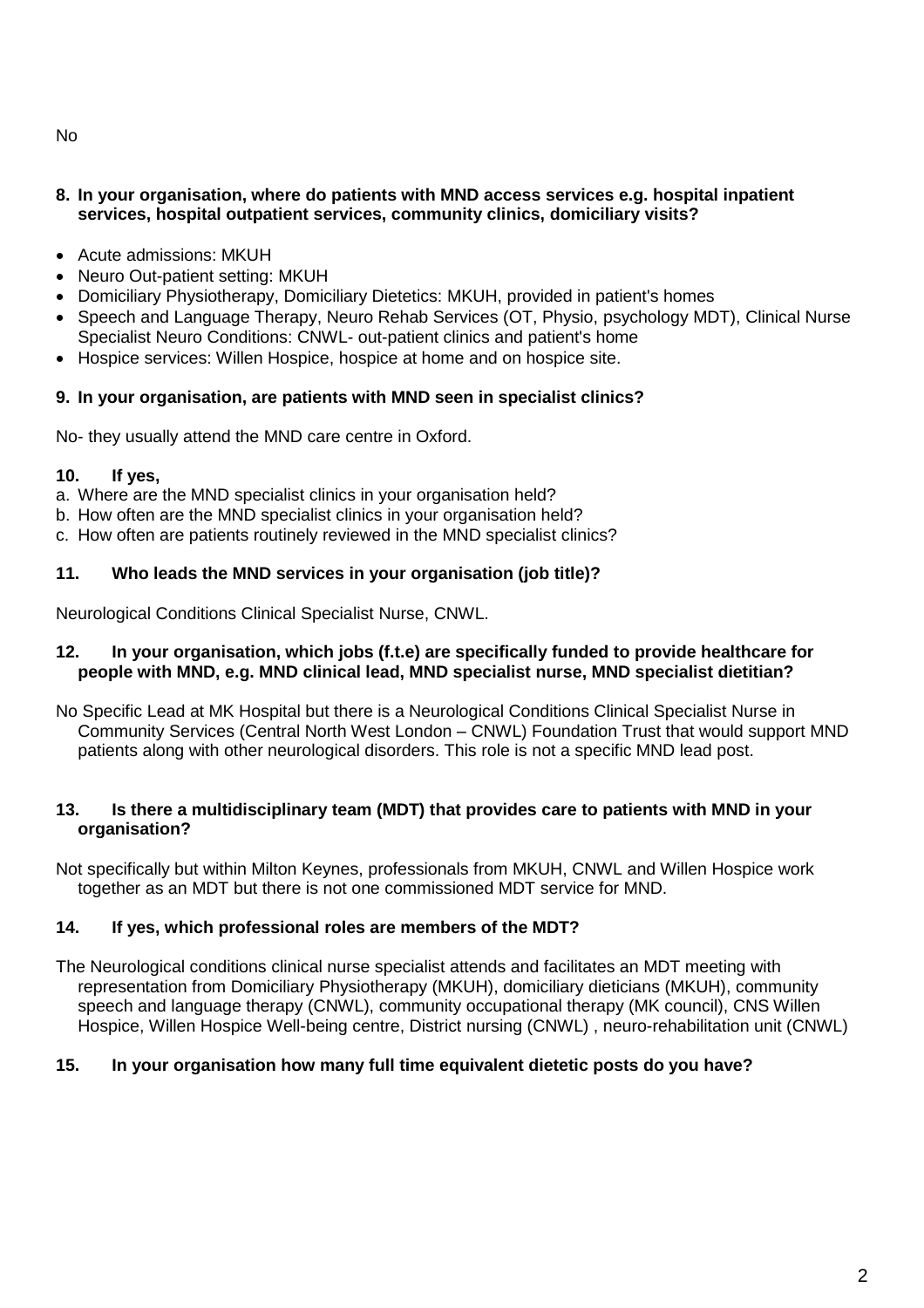1.00 WTE Band 7 Community Dietician for all neurological patients, not just MND – approx. 33% of clinical time spent on MND

# **16. Do you have dietetic posts that are specifically funded for MND services ?**

No

# **17. If yes,**

- **a. How many full time equivalent posts do you have?**
- **b. What grade are they?**

N/A

**18. If no, which dietitians see patients with MND? Please list all posts including their job title and grade.**

Band 7 clinical team leader

# **19. In your organisation,**

**a. How many new patients with MND were seen by the dietetic service in each of the last three years, and where were they seen?**

| Year | Hospital<br>inpatient           | Hospital<br>outpatient | Domiciliary<br>visit                           | Community<br>clinic | Other (please<br>state) |
|------|---------------------------------|------------------------|------------------------------------------------|---------------------|-------------------------|
| 2017 | Information<br>not<br>available |                        | 9                                              |                     |                         |
| 2016 | Information<br>not<br>available |                        | 8                                              |                     |                         |
| 2015 | Information<br>not<br>available |                        | Approx. 3 (not<br>sure this<br>is<br>accurate) |                     |                         |

**b. How many review contacts for patients with MND were seen by the dietetic service in each of the last three years, and where were they seen?**

| Year | Hospital<br>inpatient           | Hospital<br>outpatient | Domiciliary<br>visit            | Community<br>clinic | Other (please<br>state) |
|------|---------------------------------|------------------------|---------------------------------|---------------------|-------------------------|
| 2017 | Information<br>not<br>available |                        | Information<br>not<br>available |                     |                         |
| 2016 | Information<br>not<br>available |                        | Information<br>not<br>available |                     |                         |